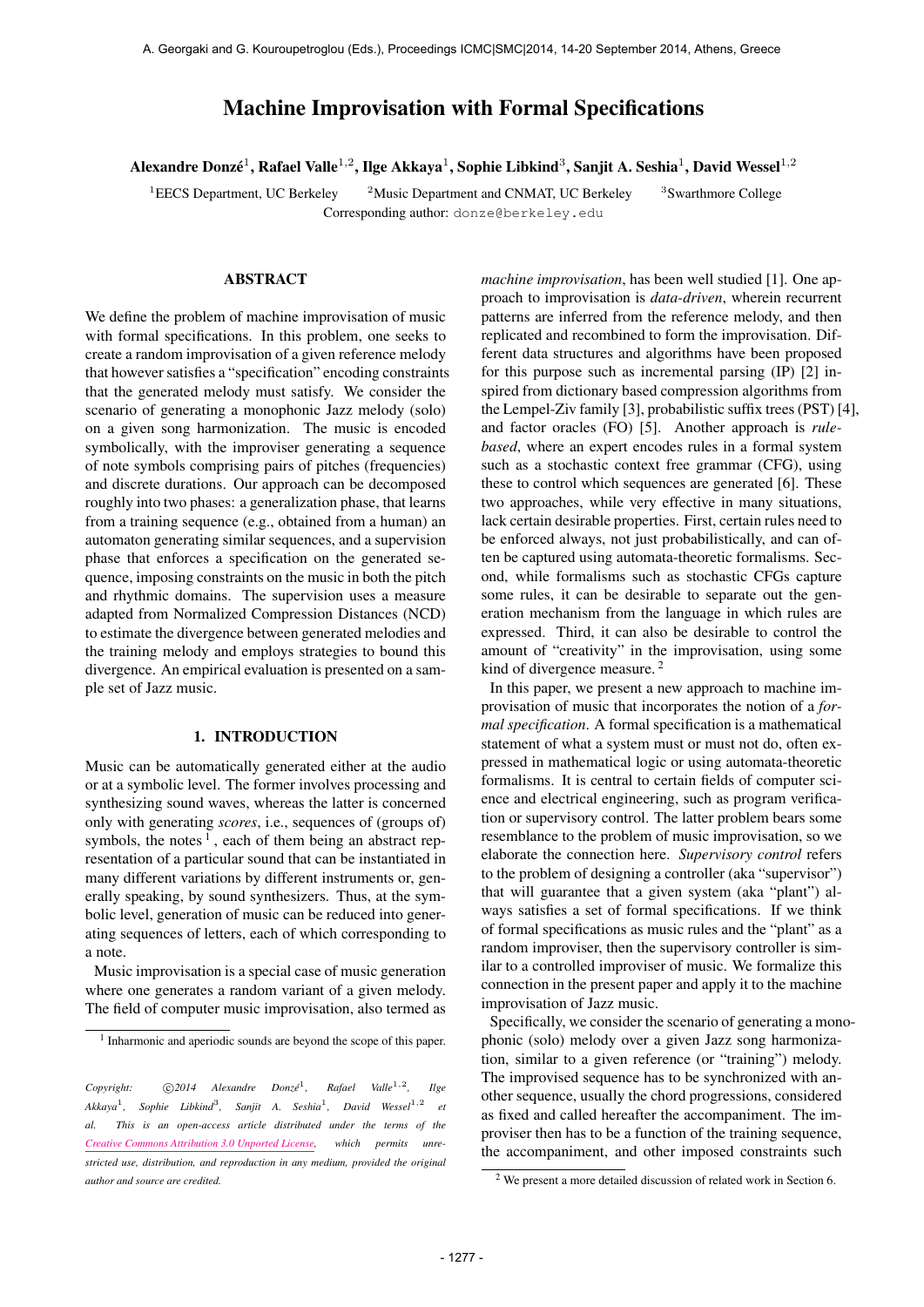as "safety" rules and divergence measure. We present a generic strategy for solving this problem in three phases. The first phase, *generalization*, learns from the given melody an automaton generating a set of melodies containing the original. We implement this phase using factor oracles [5]. The second phase, *safety supervision*, enforces rules on the generalized automaton so that it plays in harmony with the accompaniment. The rules are analogous to "safety properties" that a control system must always obey. The third and final phase, *divergence supervision*, ensures that sequences produced by the improviser automaton lie, with high probability, within a specified "similarity" divergence from the original. This phase is implemented by assigning probabilities to transitions of the improviser automaton based on a given divergence measure. For music, several divergence measures have been proposed often in the purpose of genre classifications; amongst these, Normalized Compression Distances (NCDs) have been effectively used [7], and so we employ a variant of an NCD in this paper.

In summary, the main novel contributions of this paper are:

- The formal notion of *controlled machine improvisation* for formal specifications (Section 2);
- An approach to solve the controlled machine improvisation problem based on generalization, safety supervision, and divergence supervision (Section 3), and
- An instantiation and application of our approach to improvisation of Jazz melodies (Sections 4 and 5).

A preliminary version of some of the ideas in this paper have appeared in a technical report [8]. That report, not formally published, is written from the viewpoint of *control theory* and introduces a broader notion termed *control improvisation*. In this paper, we customize the ideas for machine improvisation of music. We further extend our implementation and experimental evaluation for Jazz improvisation.

#### 2. CONTROLLED MACHINE IMPROVISATION

#### 2.1 Notation and Background

As our goal is to generate symbolic musical improvisations, we work with traditional score notations, which are based on discrete sets, namely, a discrete set of pitches (e.g., a4, c2, g3, etc), and a discrete set of durations (quarter notes  $\Box$ , eighth notes  $\Box$ , etc). As a consequence, the formal background can be set up in terms of finite state automata.

**Definition 1.** A finite state automaton (FSA) is a tuple  $A =$  $(Q, q_0, F, \Sigma, \rightarrow)$  *where*  $Q$  *is a set of states,*  $q_0 \in Q$  *<i>is the* initial state,  $F \subset Q$  *is the set of* accepting states,  $\Sigma$  *is a finite set called the alphabet and*  $\rightarrow \subset Q \times \Sigma \cup \{\epsilon\} \times Q$ *is a transition relation. for which we use the usual infix notation*  $q \stackrel{\sigma}{\rightarrow} q'$  *to mean that*  $(q, \sigma, q') \in \rightarrow$ *, and*  $\epsilon$  *is the* empty word*.*

We interpret letters of the alphabet as observable events of the system under consideration. A *word*  $w \in \Sigma^*$  is

either  $\epsilon$  (transition with no observable event) or a finite sequence of letters in  $\Sigma$ , i.e.  $w = \sigma_1 \sigma_2 \dots \sigma_k$  for some integer  $k \geq 1$ . The length of a word is defined inductively as  $|\epsilon| = 0$  and  $|w\sigma| = |w| + 1 \,\forall \sigma \in \Sigma$ . A word is a *trace* of a FSA A iff there exists a sequence of states  $q_i \in Q$ such that  $q_0 \xrightarrow{\sigma_1} q_1 \xrightarrow{\sigma_2} \dots \xrightarrow{\sigma_{n-1}} q_{n-1} \xrightarrow{\sigma_n} q_n$ . It is an *accepting trace* of A iff  $q_n$  is in F. The *language* of A, noted  $\mathcal{L}(\mathcal{A})$  is the set of accepting traces of  $\mathcal{A}$ .

Definition 2. *(Synchronous Product) The synchronous prod* $uct$  of  $\mathcal{A} = (Q, q_0, F, \Sigma, \rightarrow)$  and  $\mathcal{A}' = (Q', q'_0, F', \Sigma, \rightarrow)$ , noted A||A', is defined as the FSA A||A'  $\triangleq$   $(\stackrel{\sim}{Q}\times Q', (q_0, q_0'),$  $F \times F', \Sigma, \rightarrow)$  where  $\forall \sigma \in \Sigma \cup \{\epsilon\}, (q_i, q'_i) \stackrel{\sigma}{\rightarrow} (q_j, q'_j)$  if and only  $q_i \stackrel{\sigma}{\rightharpoonup} q_j$  and  $q'_i \stackrel{\sigma}{\rightharpoondown} q'_j$ .

Intuitively,  $A||A'$  is a finite state machine where A and  $A'$  take transitions synchronously, with the constraint that for a transition to be possible, both current states of  $A$  and  $A'$  must have an outgoing transition driven by the same event.

# 2.2 Problem Definition

FSAs equipped with the synchronous product are then sufficient to define a "controller synthesis" problem. Assume that  $A$  models the behavior of a system for which some states are labeled as "bad". Synthesizing a controller amounts to finding  $A^c$  such that the product of A and  $A^c$  will naturally *disable* transitions leading to bad states. Note that for modeling convenience, A is often itself decomposed into a plant  $A^p$  and a specification  $A^s$  so that  $A = A^p || A^s$ . A bad state is typically one from which no accepting state of  $A<sup>s</sup>$  is reachable.

A controller is said to be *non-blocking* if it always allows the system  $A||A^c$  to reach an accepting state. It is said to be *maximally permissive* when it does not disable more transitions than strictly necessary. There is a simple algorithm [9] for finding a non-blocking, maximallypermissive, memoryless controller, when one exists. Informally, the algorithm is based on locating "bad" states in the composite automaton and then iteratively pruning away transitions to such states, while marking as "bad" states any predecessors of existing "bad" states or new blocking states. The framework of supervisory control, while relevant, is not sufficient for our setting of improvisation. There are two main differences:

- (i) *Randomness:* To improvise is to incorporate some randomness ("unpredictability"), whereas traditional control seeks to find safe, deterministic strategies, and
- (ii) *Bounded Divergence:* The improvisation is created from a *reference trace*  $w_{\text{ref}}$ , and is typically "similar" to it. The problem definition should capture this constraint.

We therefore defined a new controller synthesis problem, termed as the *control improvisation* problem. The goal is to randomly generate traces among a family of "safe" traces which are equivalent based on some *divergence measure*. We assume that the latter is given by a non-negative function  $d_{w_{ref}}$  on words, such that  $d_{w_{ref}}(w_{ref}) = 0$  and  $d_{w_{ref}}(w)$ increases as  $w$  gets "further" from  $w_{ref}$ . A controller solv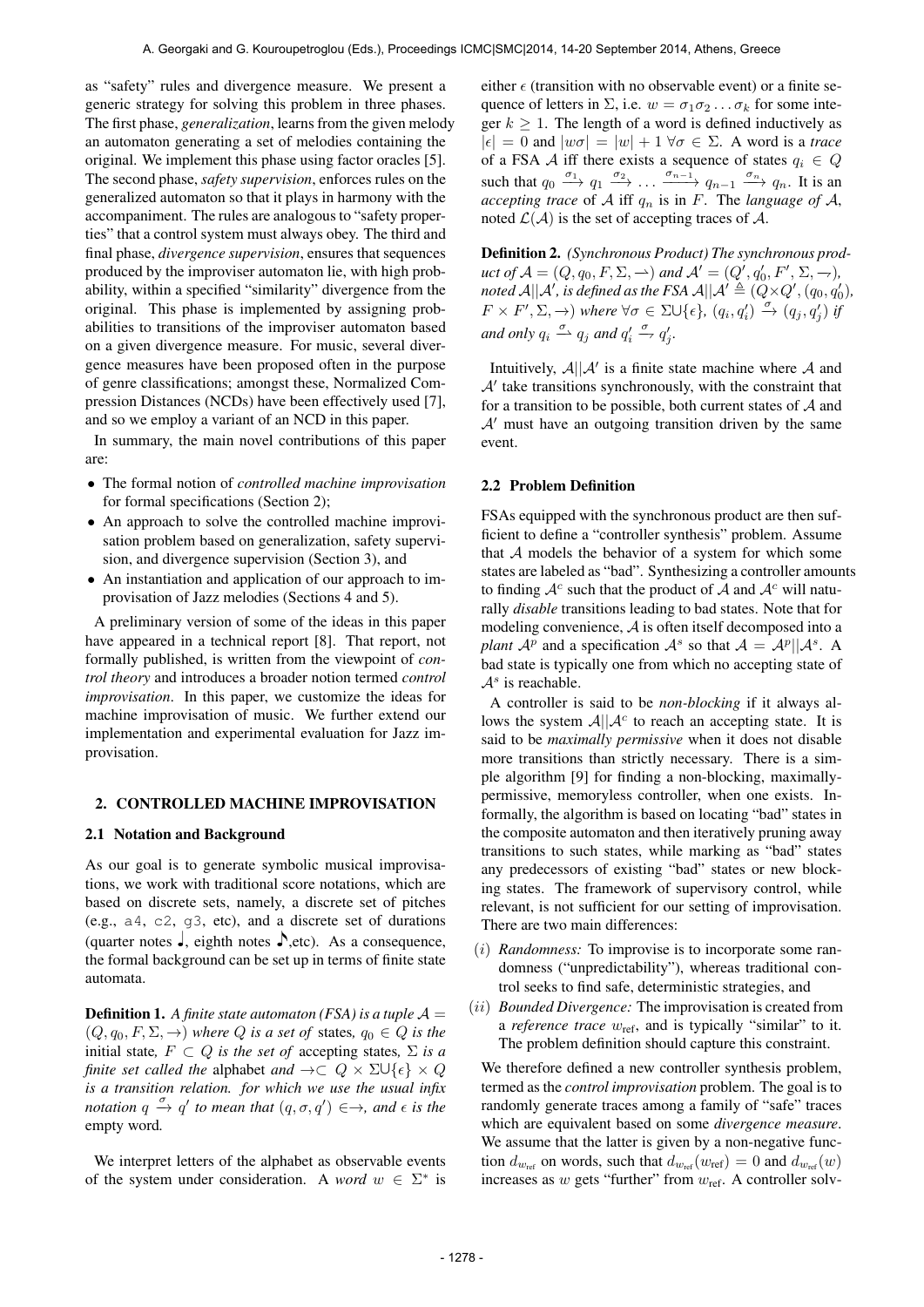ing the control improvisation problem influences the behaviors of  $\mathcal{A}^p$  in two ways:

- 1. When several transitions of  $A<sup>p</sup>$  are safe with respect to  $A<sup>s</sup>$ , one is picked following a random distribution in accordance with the similarity criterion;
- 2. When no safe transition is available, one transition of  $A<sup>p</sup>$  is modified (replaced with alternative transitions to the same end state but labeled with a different event) to prevent blocking while still preserving safety.

Formally, the control improvisation problem is defined as follows:

Definition 3. *(Control Improvisation Problem) A control improvisation problem*  $P_I$  *is defined by: a plant FSA*  $A^p$ *, a specification FSA*  $\mathcal{A}^s$ *, an accepting trace*  $w_{\text{ref}}$  *of*  $\mathcal{A}^p||\mathcal{A}^s$ *, a divergence measure*  $d_{w_{ref}}$ , an interval  $I = [\underline{d}, \overline{d}]$  and a *pair of reals*  $(\varepsilon, \rho) \in (0, 1)$ *. A solution of*  $\mathcal{P}_I$  *is a probabilistic automaton generating words* w *in* Σ ∗ *such that the following conditions hold for each* w*:*

- (a) Safety: w is an accepting trace of  $\mathcal{A}^s||\mathcal{A}^p$ ;
- *(b)* Randomness: *The probability measure of* w 3 *is smaller than* ρ*,*
- *(c)* Bounded Divergence:  $Pr(d_{w_{ref}}(w) \in [\underline{d}, \overline{d}]) > 1 \varepsilon$ .

Note that problem easily generalizes to the case where several reference words  $w_r$  are provided.

# 2.3 Running Example

We present below a running example to illustrate the definitions and approach:

- An alphabet composed of two sets of symbols  $\Sigma =$  $\Sigma_a \times \Sigma_A$ , where  $\Sigma_a = \{a, b, c\}$  and  $\Sigma_A = \{A, C\}$
- A plant model  $A^p$  and a specification automaton  $A^s$ :



where we use the special symbol  $\star$  as a "don't care" symbol. E.g.,  $(b, \star)$  represents either  $(b, A)$  or  $(b, C)$ ;

• A set of reference words given by

$$
w_r = (b, \star)(b, \star)(a, \star)(c, \star).
$$

Note that when projected on alphabet  $\Sigma_a$ ,  $w_r$  maps to the unique word *bbac*. For ease of reading,  $\star$  might be omitted in the following.

Anticipating the musical encoding described in more details in Section 4, one can roughly see  $\Sigma_a$  as a set of "notes", and  $\Sigma_A$  as a set of "chords". The plant model fixes the succession of "chords" as alternances of  $A$  followed by  $C$ , and the specification model puts constraints on "notes", such that an  $\alpha$  has always to be followed by a  $c$ . The goal is thus to improvise sequences of "notes", variations of  $w_r$ so that the resulting word is compatible with  $A^p$  and  $A^s$ , e.g.,  $(b, A)(a, C)(c, A)(b, C)$ .



Figure 1. Factor Oracle improviser obtained from the reference words  $(b, \star)(b, \star)(a, \star)(c, \star)$ .

# 3. FACTOR ORACLE APPROACH

## 3.1 Generalization using Factor Oracles

The core of our improvisation approach is based on the factor oracle (FO) structure [5]. A factor oracle is a compact automaton representation of all contiguous subwords (factors) contained in a word  $w = \sigma_1 \sigma_2 \ldots \sigma_n$ . It has  $|w| + 1$ states, all accepting, and its transitions can be categorized into

- 1. *Direct* transitions of the form  $s_i \xrightarrow{\sigma_{i+1}} s_{i+1}$ ;
- 2. *Forward* transitions of the form  $s_i \xrightarrow{\sigma} s_j$  where  $j > i+1$ and  $\sigma$  is some letter in w;
- 3. *Backward* transitions, also called *suffix links*, of the form  $s_i \stackrel{\epsilon}{\rightarrow} s_j$  with  $j < i$ .

The details of the construction of factor oracles, can be found in [10]. Some properties of FOs are as follows:

- An accepting word that takes only direct transitions is a prefix of  $w$ ;
- Factors of  $w$  are accepting words taking only direct and forward transitions;
- Finite concatenation of factors of  $w$  are accepting words taking all three types of transitions.

These properties make the FO a suitable structure to generalize  $w_{\text{ref}}$ , so a first step to solve the control improvisation problem is to define  $A^g = FO(w_{ref})$ . In Figure 1, we show the factor oracle obtained from the reference word  $w_r$ .

## 3.2 Enforcing Specifications

Even though  $w_{ref}$  is an accepting word for  $\mathcal{A}^p||\mathcal{A}^s$ , there is no guarantee that its generalization  $A<sup>g</sup>$  composed with  $A<sup>p</sup>$ is non-blocking for  $A<sup>s</sup>$ . However, assuming that there exists a non-blocking memoryless controller  $\mathcal{A}^c_\text{max}$  for  $\mathcal{A}^p||\mathcal{A}^s$ — something that can be checked using standard supervisory control [9] and which is guaranteed by the existence of  $w_{\text{ref}}$  — it is always possible to make  $\mathcal{A}^p || \mathcal{A}^g || \mathcal{A}^s$ non-blocking by adding transitions as follows. Let  $(q, c, s)$ be a blocking state of  $\mathcal{A}^p$ || $\mathcal{A}^g$ || $\mathcal{A}^s$ . Since  $\mathcal{A}_{\text{max}}^c$  is a nonblocking memoryless controller, there exists a non-blocking transition  $(q, s) \stackrel{\sigma}{\rightarrow} (q', s')$  in  $\mathcal{A}^p||\mathcal{A}^s$  for some  $\sigma \in \Sigma$ . Hence we can pick some state  $c'$  in  $A<sup>g</sup>$  and add the transition  $c \xrightarrow{\sigma} c'$  to the transition relation of  $\mathcal{A}^g$ . This effectively adds the transition  $(q, c, s) \xrightarrow{\sigma} (q', c', s')$  in  $\mathcal{A}^p||\mathcal{A}^q||\mathcal{A}^s$ . This procedure is repeated until no blocking state can be found in  $\mathcal{A}^p$ || $\mathcal{A}^g$ || $\mathcal{A}^s$ .

To illustrate this construction, consider automaton  $A^p$ ,

<sup>&</sup>lt;sup>3</sup> Intuitively, the probability that w is picked among all admissible w.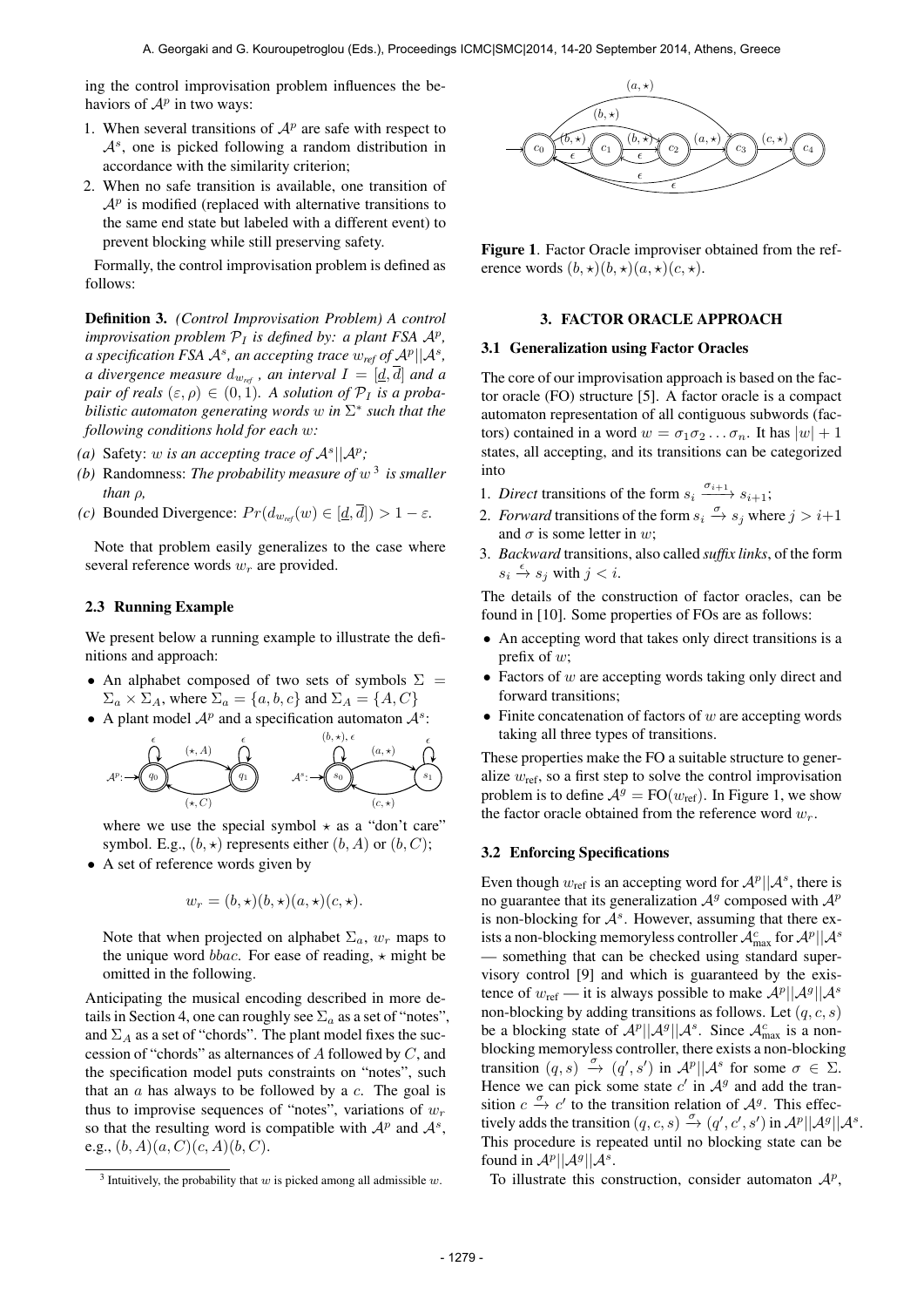$A<sup>s</sup>$  defined in Sec. 2.3 and  $A<sup>g</sup>$  on Fig. 1. Constructing the product  $\mathcal{A}^p||\mathcal{A}^s||\mathcal{A}^g$ , we find that the run

$$
(q_0, s_0, c_0) \xrightarrow{(b,A)} (q_1, s_0, c_1) \xrightarrow{(b,C)} (q_0, s_0, c_2) \rightarrow
$$

$$
\xrightarrow{(a,A)} (q_1, s_1, c_3) \xrightarrow{\epsilon} (q_1, s_1, c_0)
$$

leads to a blocking state  $(q_0, s_1, c_0)$ , as  $\mathcal{A}^s$  requires a c transition, whereas  $A<sup>g</sup>$  only permits an a or a b. Hence we add the transition  $c_0 \xrightarrow{(c,C)} c_1$ .

One remaining question is how to pick the un-blocking transition when more than one choice is possible. One possibility is to pick a transition which is close in some sense to an existing transition of  $A<sup>g</sup>$ . For example in our musical application where transitions corresponds to note events, we can pick notes with the closest pitch or duration. Another possibility is to rely on a Markov model as suggested in the next section, to pick the most frequent valid successor note.

#### 3.3 Divergence Control

The last step is to define transition probabilities satisfying the Randomness and Bounded Divergence requirements. We begin by concretizing the similarity divergence that we use, which is a variant of the Normalized Compression Distance introduced in [11] and is based on the theory of Kolmogorov complexity. The Kolmogorov Complexity of an object x (denoted  $K(x)$ ) is defined as the length of the shortest compressed code to which  $x$  can be losslessly reduced. The Kolmogorov Complexity of y given x (denoted  $K(y|x)$ ) is the length of the shortest compressed code to which y can be losslessly reduced assuming knowledge of x. In practice,  $K(x)$  is not computable, and so is typically approximated by  $C(x)$  where  $C(x) = \text{length}(compress(x))$  for some compression algorithm *compress* and  $K(y|x)$  can be approximated by  $C(y|x) = C(xy) - C(x)[7]$ , where xy is the concatenation of  $x$  and  $y$ . Then the Normalized Compression Distance (NCD) [11] between x and y is defined as

$$
NCD(x, y) = \frac{\max(C(x|y), C(y|x))}{\max(C(x), C(y))}.
$$

Informally, it estimates 1 minus the mutual information in  $x$  and  $y$ . In our case however, the amount of information in an improvisation that is not in the reference trace is of more interest than mutual information, hence we define the similarity divergence based on the asymmetric quantity  $\frac{C(y|x)}{C(y)}$ , as follows.

**Definition 4** (Similarity Divergence  $d_{w_{\text{ref}}})$ .

$$
d_{w_{ref}}(w) = \frac{C(w|w_{ref})}{C(w)} + (1 - \frac{C(w_{ref}w_{ref})}{C(w_{ref})})
$$

The second term in the sum ensures that  $d_{w_{ref}}(w_{ref}) = 0$ . In our application we used the LZW compression algorithm to compute  $C(\cdot)$ .

Finally, a simple way to assign probabilities to transitions in a FO is as follows. Recall that traversing the  $n+1$  states

in sequence by taking direct transitions reproduces  $w_{\text{ref}}$ . Improvisation, i.e., variation from the original sequence, is obtained by randomly taking forward transitions or backward transitions. Thus the higher the probability of taking direct transitions, the more similar the output is to the original sequence. In our implementation, we assign the probability  $p$  to each direct transition, so that the improviser replicates  $w_{ref}$  when  $p = 1$ , and probability  $1 - p$  equidistributed to other outgoing forward or backward transitions. This provides for a simple parameter controlling how different the improvised sequence is from  $w_{\text{ref}}$ .

A more sophisticated way of assigning the probabilities is to build a first-order Markov Chain (MC) on the pitch sequence of  $w_{\text{ref}}$  and assign the probabilities of forward and backward transitions according to the transition probabilities of the MC, which is computed using frequentist inference. This substitutes the previously described uniform distribution of forward and backward transitions with a non-uniform distribution, with the purpose of generating sequences whose pitch distribution is more similar to the training sequence.

The overall process for generating an improvised sequence of n events is summarized below:

- 1. Maintain a sequence  $(q_0, c_0, s_0)(q_1, c_1, s_0) \dots (q_k, c_k, s_k)$ of states of  $(A^p||A^g)||A^s$  and a word  $w_k = \sigma_0 \sigma_1 \dots \sigma_k \in$  $\Sigma^k,$
- 2. If  $k \ge n$  and  $s_k$  is accepting, return  $w = w_k$
- 3. Else if  $(q_k, c_k, s_k)$  has outgoing transitions (non-blocking), assign probabilities according to replication probability *p* and pick  $\sigma_{k+1}$  and  $(q_{k+1}, c_{k+1}, s_{k+1})$
- 4. Else if  $(q_k, c_k, s_k)$  is blocking, pick a safe  $\sigma_{k+1}$  and  $(q_{k+1}, c_{k+1}, s_{k+1})$  as defined in Section 3.2.

For a given choice of replication probability p and  $\varepsilon > 0$ , there is an interval  $I = [d, \overline{d}]$  such that the probability that the divergence between the improvised and reference word is in I is less than  $\varepsilon$ . This interval can be determined experimentally, and our experiences showed that  $I$  is usually narrow, which indicates that  $p$  is a suitable parameter to adjust to a desired divergence [8].

#### 4. A FORMAL MODEL

#### 4.1 Musical Notations

We abstract and formalize a piece of jazz music into a *melody*, a string of pitched notes and rests, aligned with an *accompaniment*, a looping sequence of chords with given durations. The time unit is the *beat* and the piece is divided into bars which are sequences of  $k$  beats. We assume that the accompaniment is fixed and our goal is to define an improviser for the melody. Hence, the plant FSA will model the behavior of the accompaniment, without constraining the melody, and the specification FSA will set constraints on acceptable melodies played together with the accompaniment. To encode all events in a score, we use an alphabet composed of the cross-product of four alphabets:  $\Sigma = \Sigma_p \times \Sigma_d \times \Sigma_c \times \Sigma_b$ , where

•  $\Sigma_p$  is the *pitches* alphabet, e.g.,  $\Sigma_p = \{\lambda, a0, a\neq 0, b0\}$  $c0, \cdots$ ,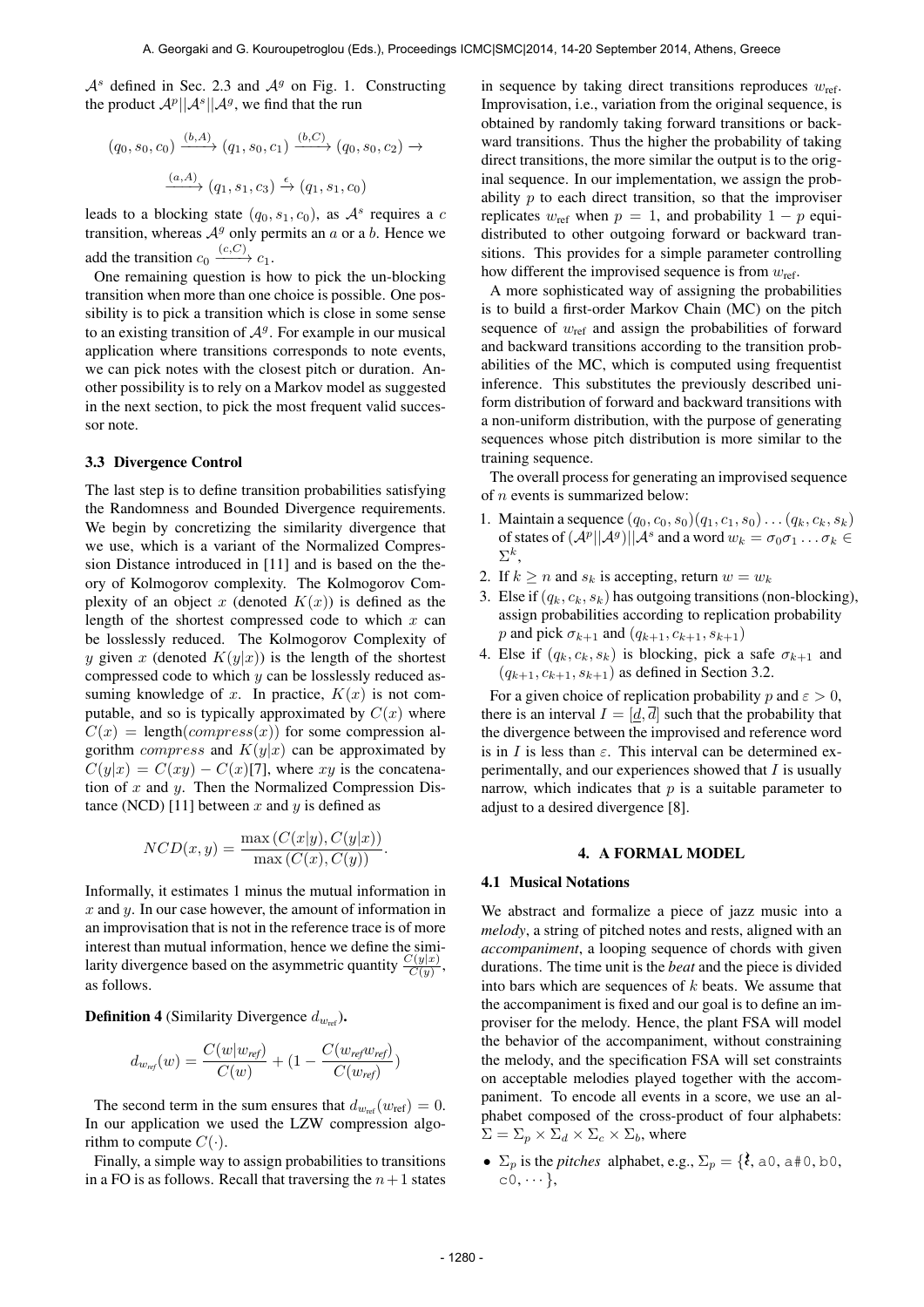- $\Sigma_d$  is the *durations* alphabet, e.g.,  $\Sigma_d = \{\mathbf{S}, \mathbf{J}, \mathbf{J}, \mathbf{J}, \dots\}$ <br>with  $\mathbf{J} = 1$  heat. Note that  $\Sigma$ , also includes fractional with  $\mathbf{J} = 1$  beat. Note that  $\Sigma_d$  also includes fractional durations, e.g., for triplets, as discussed below;
- $\Sigma_c$  is the *chords* alphabet, e.g.,  $\Sigma_c = \{C, C7, G, Ema\}$ , Adim,  $\dots$ ,
- $\Sigma_b$  is the *beat* alphabet. E.g, if the smallest duration (excluding fractional durations) is the eighth note, i.e., half a beat, then  $\Sigma_b = \{0, 0.5, 1, 1.5, 2, 2.5, 3, 3.5\}.$

All automata in the following will use implicitly the full alphabet  $\Sigma$ . However, each component alphabet is meant to address one particular aspect of the music formalization, and we will construct the specification automaton by the composition of different sub-automata using these different component alphabets. Also, note that this encoding of music is of course not unique nor meant to be canonical, and other types of alphabets can be used in replacement to or to complement the one we propose and used. E.g., we do not consider here note *velocity* (i.e., the intensity of the sound of the note).

Example 1. *We provide an example encoding of a simple score using the formalism defined in Section 4. Consider the following extract:*



*It contains a melody and a chord progression which is represented by the following word in our alphabet:*

$$
(g4, d, G, 0) (b4, d, G, 2) (d5, d, G, 3)
$$
  
 $(d5, d, C, 0) (b5, d, C, 1) (g4, d, C, 2)$ 

# 4.2 Encoding Chord Progressions

The harmonic context of the melody is given by the chord progression (accompaniment). The plant FSA  $\mathcal{A}^p$  then encodes the events of specified chords at specified times. The basic idea of the encoding is to define as many states as there can be events of the minimal possible duration in a bar, i.e., in four beats, and replicate those states for as many bars as needed. Then transitions from one state  $q$  to another state  $q'$  is possible when a note of the proper duration is possible and if in the duration of this note, there is no chord change. This construction is illustrated in Figure 2.

#### 4.3 Rhythmic and Harmonic Specifications

The specification FSA encodes rhythmics and harmonic (tonal and modal) constraints involving notes in the melody which enforce some general structure and basic musical consistency. The following specifications are adapted and simplified from the generic guidelines found in [12]. We structure Jazz melodies into *licks* defined informally as short melodic phrases of pitched notes separated by either rests or long notes. Then we impose that licks start on specific beats. E.g., start beats can be 0.5, 1.5, 2.5 or 3.5, i.e., *offbeats*. This specification can be encoded in the automaton (a) on Fig. 3.

The second specification has to do with durations which are not multiples of the smallest duration. In that case, we require that it be repeated until the total duration is such a multiple. The typical example of this situation is the triplet,

e.g., 
$$
\frac{3}{\sqrt{3}}
$$
, which is the concatenation of three notes of  $\frac{3}{3}$ 

duration  $\frac{1}{3}$ , noted  $\overline{\overline{)}}$ . Without loss of generality, we model<br>only this case, shown as the ESA (b) in Fig. 3, as other only this case, shown as the FSA (b) in Fig. 3, as other fractional durations are dealt with in a similar manner.

Finally, we define constraints on the pitches of the notes in the melody. The pitched notes are classified based on their accompanying chord. We follow the three primary tone classifications as described in [12]:

- Chord tone: a pitch belonging to the current chord;
- Color tone: a pitch that does not belong to the current chord but complements and creates euphony with the current chord;
- Approach tone: neither a chord nor color tone that is followed by pitched note that differs by exactly 1 semitone;

This classification provides a set of "good" pitches for each chord. Color tones can be defined by a scale, i.e., a set of pitches, which is overall "compatible" with the whole song, and to which we remove potential "avoid" notes for the current chord. As an example, consider a song in the key of C. All notes in the C major scale  $\{c, d, e, f, q, a, b\}$ are safe to be played in general, however if an F chord is played (composed of pitches  $f$ , a, c), we need to avoid b which is highly dissonant with f. Hence the set of good notes in this situation is  $\{c, d, e, f, g, a\}$ . The assignment of individual scales and modes, e.g. pentatonic, octatonic, ionian, lydian, to chords in the chord progression is also possible, thus increasing the temporal granularity of harmonic constraints, which is specially relevant for tonicization, modulation and modal harmony. The approach tones make it possible to deviate "temporarily" from these good notes: if a note not classified as good is played, it must be short and followed by a good note immediately and not further than a semi-tone away from it. We simplify this into the automaton (c) in Fig. 3.

# 4.4 Improviser Architecture

The automaton obtained by composing the specifications above with the accompaniment automaton is non-blocking; thus, we can apply the approach proposed in Section 3. However, our early experiments showed that a single viewpoint system in which the model predicted note duration and pitches together was too inflexible, in that the control mechanism would have to add too many edges to the factor oracle generator in order to avoid blocking states. Therefore, we adopted a multiple viewpoint system which improvises rhythms and melodic pitches separately. The architecture presented in Figure 4 has been implemented in Python, using the Music21 library. $4$  We present some

<sup>4</sup> <http://web.mit.edu/music21>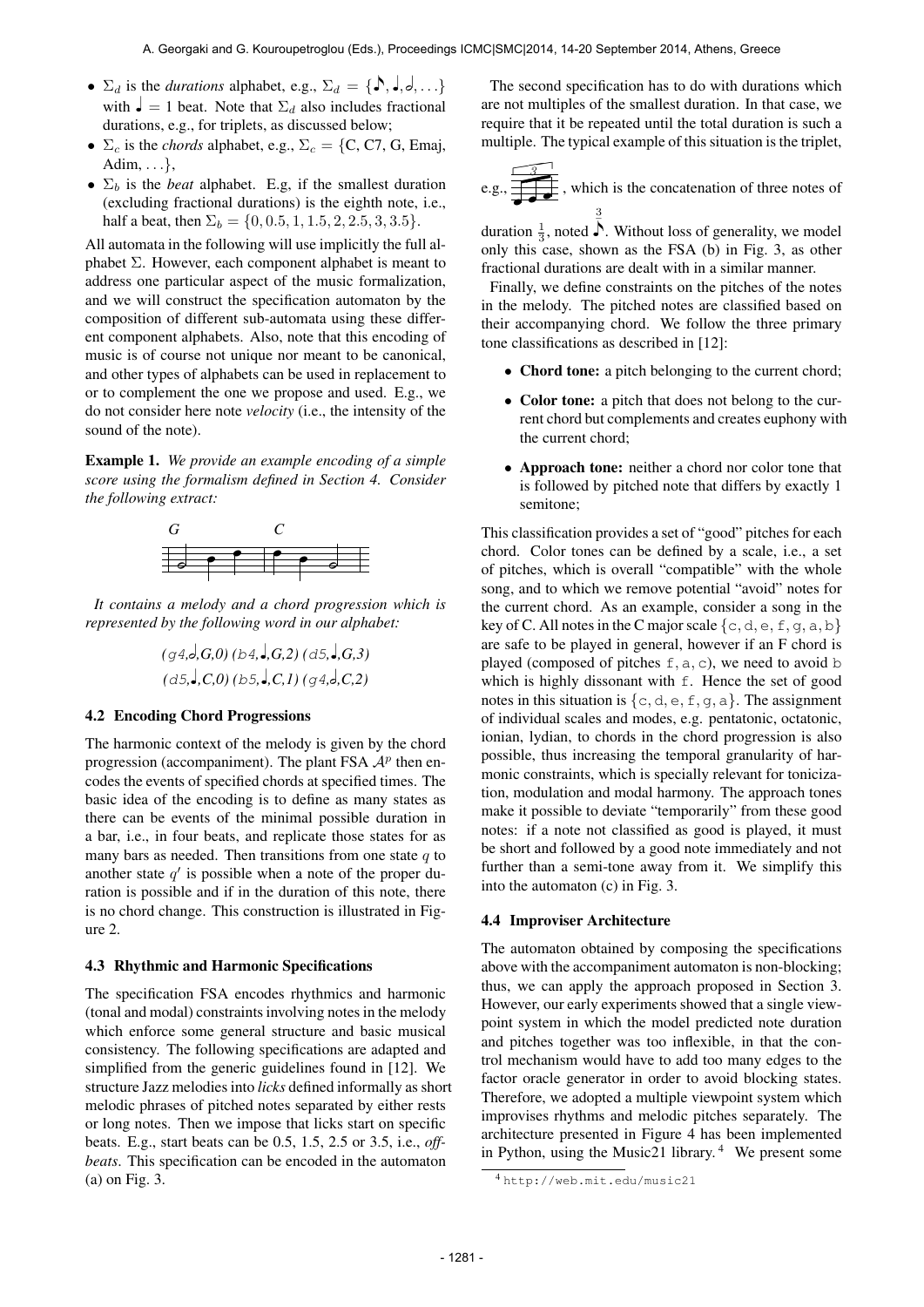A. Georgaki and G. Kouroupetroglou (Eds.), Proceedings ICMC|SMC|2014, 14-20 September 2014, Athens, Greece



**Figure 2.** Chords progression automaton  $A^p$  of the example. It consists in an accompaniment looping on chord C during 4 beats (1 bar) and chord G during 1 bar, with duration alphabet restricted to quarter notes and half notes.



**Figure 3.** Specification automata  $A^s = A_1^s ||A_2^s ||A_3^s$ . "rest" indicates a rest in the melody of any duration. "start-beat" indicates a label of the form  $(\star, \star, \star, b)$  where b is a beat value for which a lick can start. "short" indicates a note in the melody of short duration, e.g., of duration less or equal to a beat (♩). Conversely, "long" indicates a note of a longer duration, e.g., strictly more than ♩. "good-pitch" indicates a note with a pitch which is either a chord or a color tone. "approach" indicates an approach tone. "approach $\pm \frac{1}{2}$ " indicates an approach tone plus or minus a semi-tone.

results in the next section, as well as on a dedicated webpage. 5

# 5. RESULTS

We evaluated our improviser using a melody generated by the software *Impro-visor* ([6]) over the standard 8-bar blues chord progression, and the first verse melody of *The Girl from Ipane-ma* composed by Tom Jobim. We generated an improvisation with and without specification both with probability of direct transitions assigned to be  $p = 0.8$ (Figure 6). The reference melody and the controlled improvisation share several similarities, however the improvisation also deviates sufficiently from the original to be considered unique. The uncontrolled improvisation contains several notes (highlighted in red) that are not chord, color, or approach tones and which are therefore undesirable.

Using the verse melody of *The Girl from Ipanema* as the reference trace, we generated over the B section of the same piece one improvisation from a supervised factor oracle with specifications based on one scale per chord and another improvisation with specifications based on one key for all chords. Due to the modulatory nature of the chord progression and different tonicization every four bars, the key-based method uses color tones that do not fit the chords or the local harmonic field implied by them. On the contrary, the scale based method produces notes that better fit



Figure 5. (a) Training melody, (b) improvisation generated with specifications (c) improvisation generated without specifications. Black notes are chord tones, green (circled) notes are color tones, blue (squared) notes are approach tones, and red (crossed) notes are other (undesirable) tones.

<sup>5</sup> [http://www.eecs.berkeley.edu/˜donze/impro\\_](http://www.eecs.berkeley.edu/~donze/impro_page.html) [page.html](http://www.eecs.berkeley.edu/~donze/impro_page.html)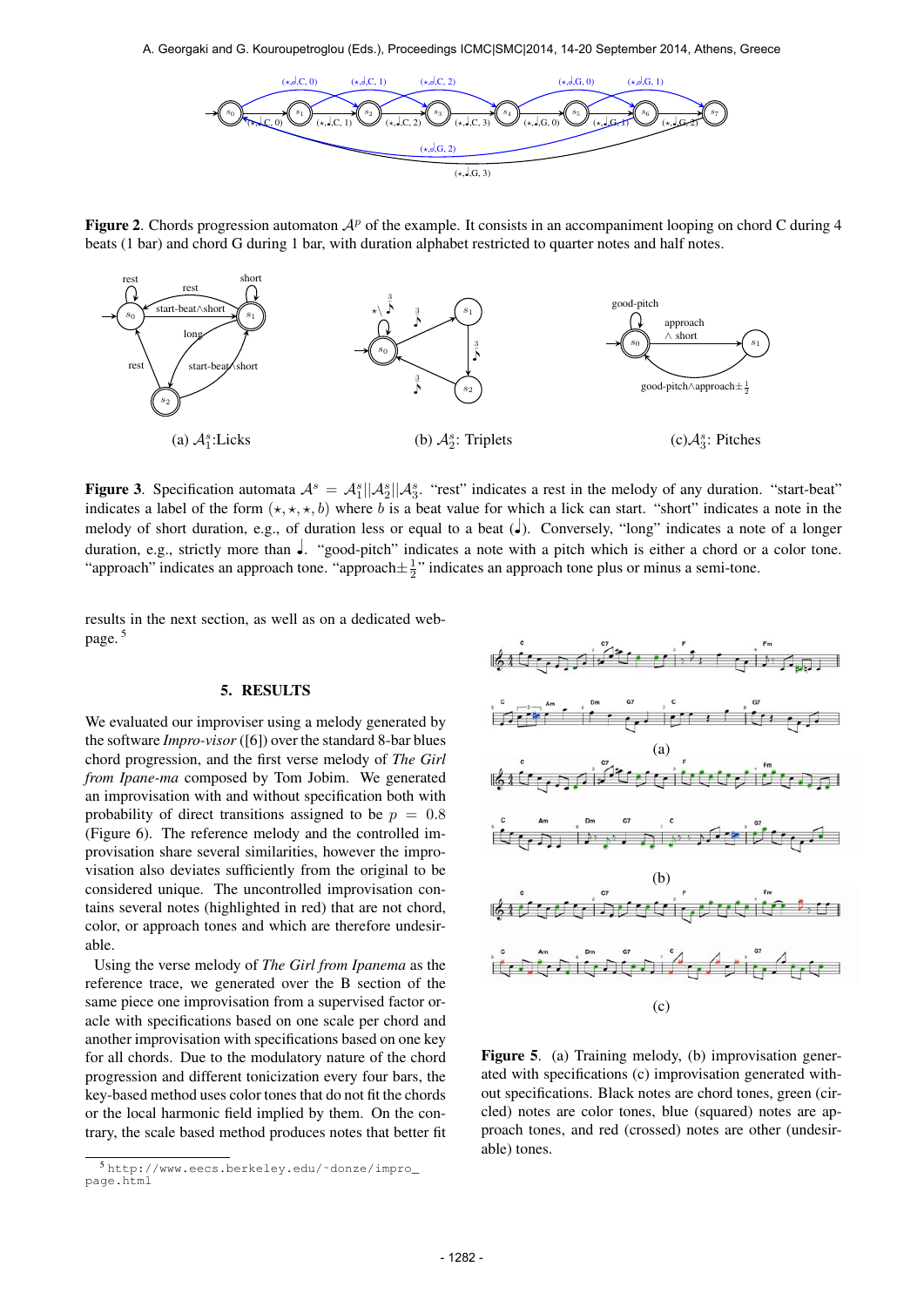

Figure 4. Architecture of the improviser with multiple view points.



Figure 6. (a) Girl From Ipanema training melody, (b) improvisation generated with one mode specification per chord, (c) improvisation generated with global key specification. Black notes are chord tones, green (circled) notes are color tones.

the temporal granularity of the chord progression and gives the user control over the color tone specifications.

#### 6. RELATED WORK

Broadly speaking, there are two approaches to automatic music improvisation: *rule-based* and *data-driven*. Rulebased approaches attempt to define the rules of "good" improvisations and generate pieces of music that follow those rules. However, it has been observed that it is difficult to come up with the "right" rules, resulting in systems that are either too restrictive, limiting creativity, or too relaxed, thereby allowing musical dissonance [13, 14, 6]. Consequently, recent musical improvisers tend towards *data-driven* or "predictive" approaches that employ machine learning. These approaches learn a probabilistic model from music samples, and use that model to generate new melodies. Examples of such models include stochastic contextfree grammars (SCFGs) [15, 12], hidden Markov models (HMMs) [16], and universal predictors [4, 14, 5, 17]. Some approaches combine rule-based and data-driven approaches; e.g., the Impro-visor system [6] based on SCFGs has rules learned from training licks through the grammatical inference [15].

It has been found that certain universal predictors outperfom other stochastic models in producing stylistically appropriate music [14]. Universal predictors vary based on the data structures and algorithms used, such as incremental parsing (IP) [2] inspired from dictionary based compression algorithms from the Lempel-Ziv family [3], probabilistic suffix trees (PST) [4], and factor oracles (FO) [5]. Amongst these, it has been found that the latter has some advantages. Unlike both IP and PST, the factor oracle is both complete (contains all factors of the given word) and can be constructed on the fly. Due to this, factor oracles are at the core of the OMax improvisation system  $6$  de-

<sup>6</sup> <http://repmus.ircam.fr/omax/home>